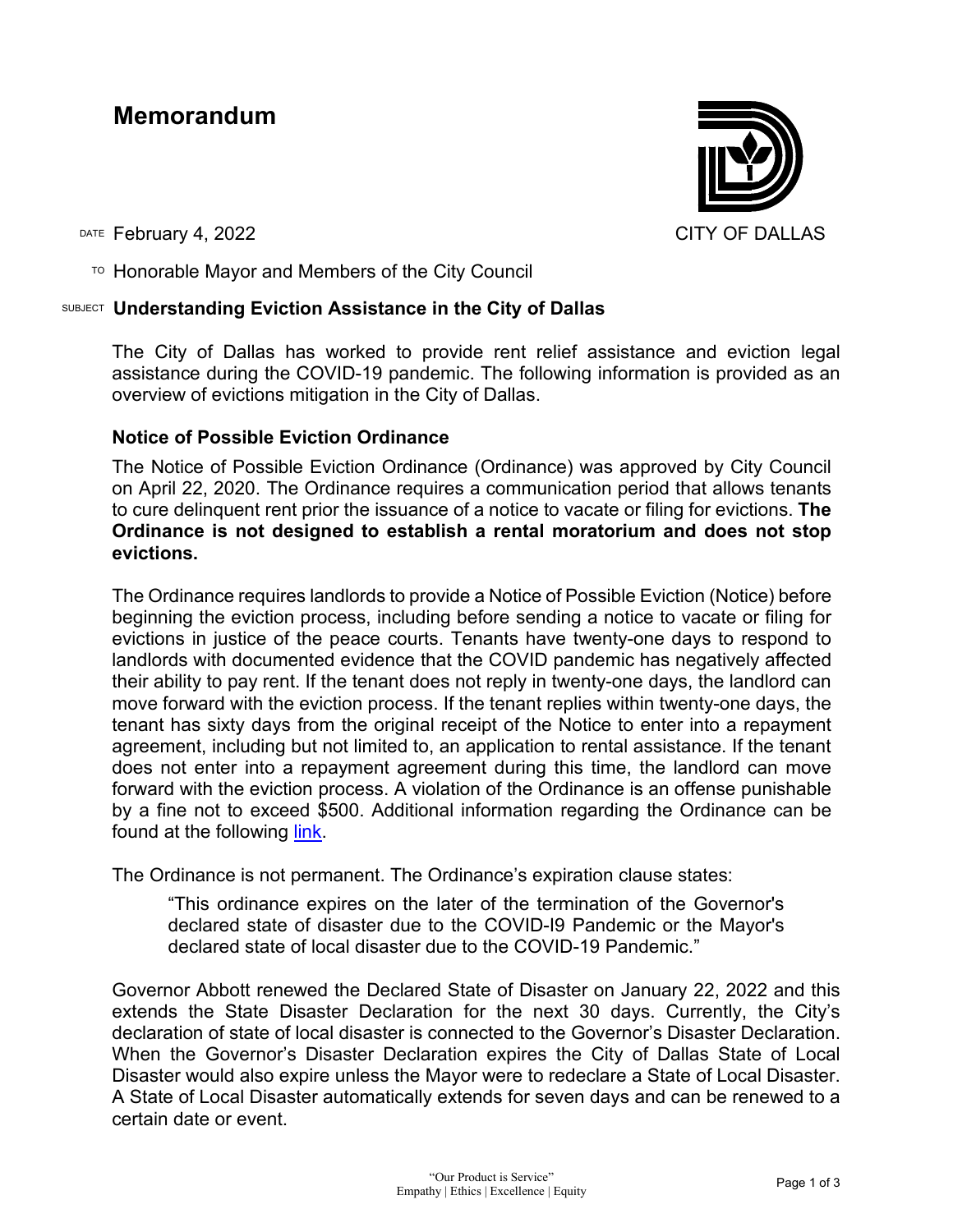## DATE February 4, 2022 SUBJECT **Understanding Eviction Assistance in the City of Dallas**

## **Rent Relief Assistance**

The City of Dallas is committed to assisting residents in need of rental, utility, or other assistance due impacts from the COVID-19 pandemic. Currently, the Office of Community Care and local partners process and provide rent relief assistance. The City has specifically partnered with [United Way of Metropolitan Dallas](https://unitedwaydallas.org/rental-assistance/) and the Dallas Housing [Authority](https://dallasrentrelief.com/) to provide rental assistance to residents impacted by the COVID-19 pandemic. Additionally, United Way has established the Dallas Rental Assistance Collaborative with multiple citywide partners to distribute assistance to residents in need.

Eligible clients can receive assistance to cover up to 12 months of rent, utilities and/or arrearages with the option for an additional 3 months for housing stability. Priority consideration is provided for households that are facing eviction. In addition, households in which one or more members is unemployed and has been unemployed for 90 days or more and/or are 50% AMI or below may be prioritized. Additional information can be found at the following [link.](https://dallascityhall.com/departments/community-care/Pages/Short-Term-Rental-Assistance.aspx)

## **Eviction Assistance Initiative**

The Eviction Assistance Initiative began in 2020 to provide education, training, and legal representation to Dallas tenants negatively impacted by the pandemic. The Office of Equity and Inclusion manages the initiative with partners who provide services. In 2021, the initiative has partnered with Legal Aid of NorthWest Texas to provide legal services. Additionally, the initiative has partnered with Legal Aid of NorthWest Texas and The Concilio to provide community outreach and education. For more information, please visit [www.dallascityhall.com/eai.](http://www.dallascityhall.com/eai)

Staff plans to transition the Eviction Assistance Initiative to utilizing ARPA funds in 2022 and 2023. A Request for Proposal (RFP) is currently out as the Office of Equity and Inclusion seeks to mitigate the lasting effects of the eviction crisis with the goal of keeping families housed and educating tenants and landlords on their rights and responsibilities. The RFP was posted on January 27, 2022, with the tentative timeline for completion expected by June 2022. Services will continue to include outreach and community education, advice and briefs, and full legal representation.

## **Additional Eviction Mitigation Efforts**

As efforts continue, the Office of Equity and Inclusion has collaborated with the Child Poverty Action Lab (CPAL) and the [Princeton Eviction Lab](https://evictionlab.org/) to better understand evictions data and trends within the City of Dallas. CPAL has established the [North Texas Eviction](https://www.northtexasevictions.org/)  [Project.](https://www.northtexasevictions.org/) Staff has actively taken part in the United Way of Metropolitan Dallas Eviction Prevention Task force to coordinate responses and share information as the work to mitigate evictions as the pandemic continues and more community alignment occurs to address housing insecurity using a holistic approach. The holistic approach utilizes a collaborative effort between the city and local partners providing eviction data analysis, rent relief, and eviction legal assistance to Dallas residents.